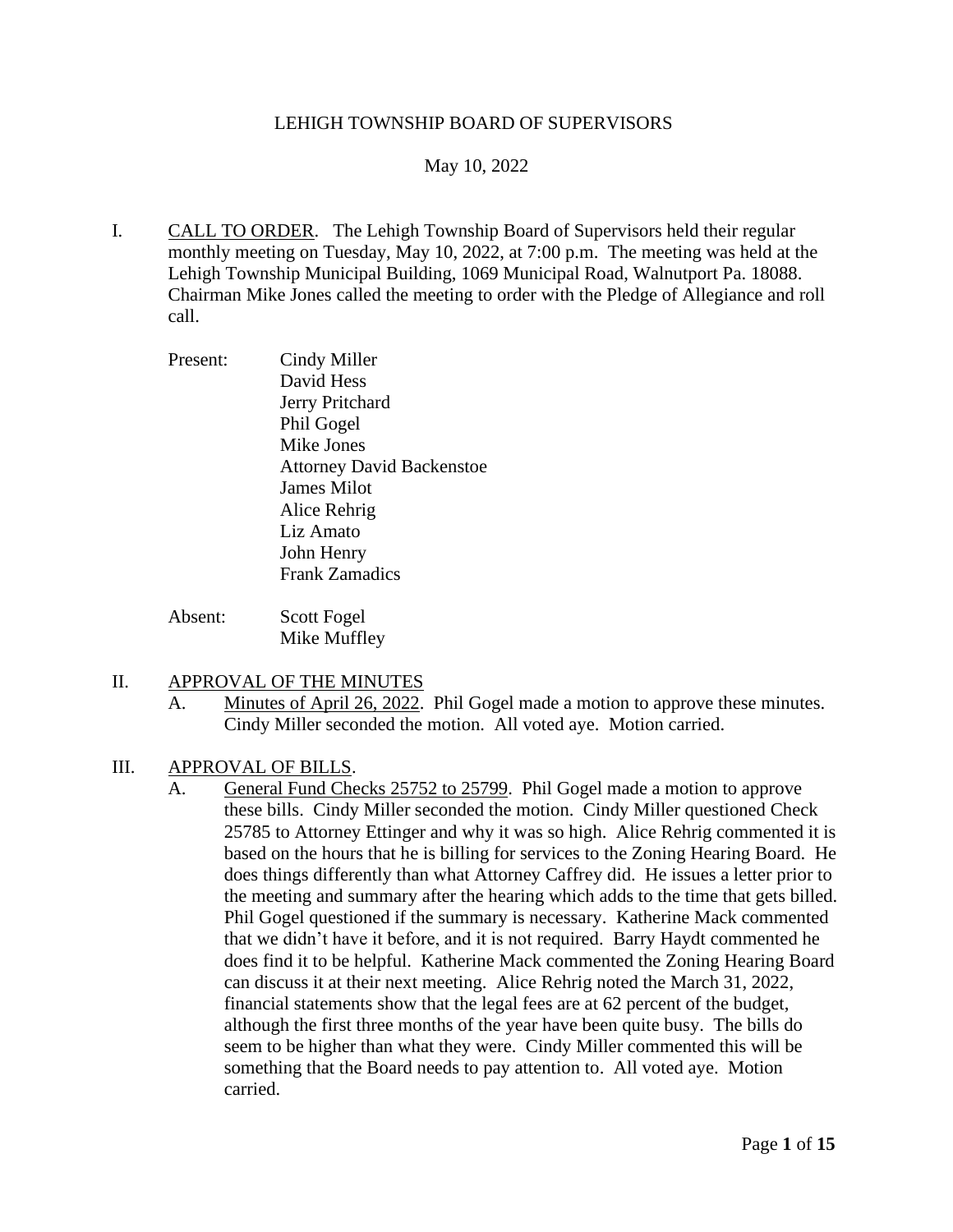Supervisor Minutes May 10, 2022

> B. State Fund Checks 1554 and 1555. Phil Gogel made a motion to approve these checks. Cindy Miller seconded the motion. Linda Roman questioned what the checks were for. Mike Jones commented it was for asphalt, 2A modified, and anti-skid. Marc Kercsmar quested if the State Fund money was from grants or money that was set aside by the State. Cindy Miller commented it is Liquid Fuel money that we receive from the State to use on the roads. All voted aye. Motion carried.

# IV. PLANNING RELATED ITEMS

- A. Extensions of Time.
	- 1. Vineyard Estates, Melo Enterprises Preliminary Major Subdivision Plan. No one was present to represent this plan. The developer provided the Board with an extension of time until December 31, 2022. Jim Milot commented they were before the Planning Commission last evening and received a conditional approval on their plan as well as the extension of time. Cindy Miller commented the plan was presented as a preliminary plan, but they also presented a waiver request for preliminary plan approval and submit as a preliminary/final plan. The approval they received was based upon confirmation that the plan was reviewed as a preliminary/final plan. If it was not reviewed as a preliminary/final plan, they would only have a preliminary plan approval and would need to submit their final plan back to the Planning Commission. Phil Gogel made a motion to accept the extension of time until December 31, 2022, as recommended by the Planning Commission in their May 9, 2022, letter. Cindy Miller seconded the motion. All voted aye. Motion carried.
	- 2. Gertner/Goodman Annexation Final Plan. Mr. Gertner was present to represent this plan. The Developer provided the Board with an extension of time until July 31, 2022. Mr. Gertner commented part of what has been holding them up is the determination of ownership of the internal roadway. Once this is determined, he will be receiving a portion of Mr. Goodman's property and the other portion will be transfer to another individual. They are close to getting the ownership clarified, but not quite there yet. Phil Gogel made a motion to accept the extension of time until July 31, 2022, as recommended by the Planning Commission in their May 9, 2022, letter. Cindy Miller seconded the motion. All voted aye. Motion carried.
	- 3. Michael & Martina Obenski Land Development. David Lear was present to represent this plan. Initially, the Developer provided the Board with an extension of time until December 31, 2022; however, the extension was amended at the Planning Commission meeting to only accept an extension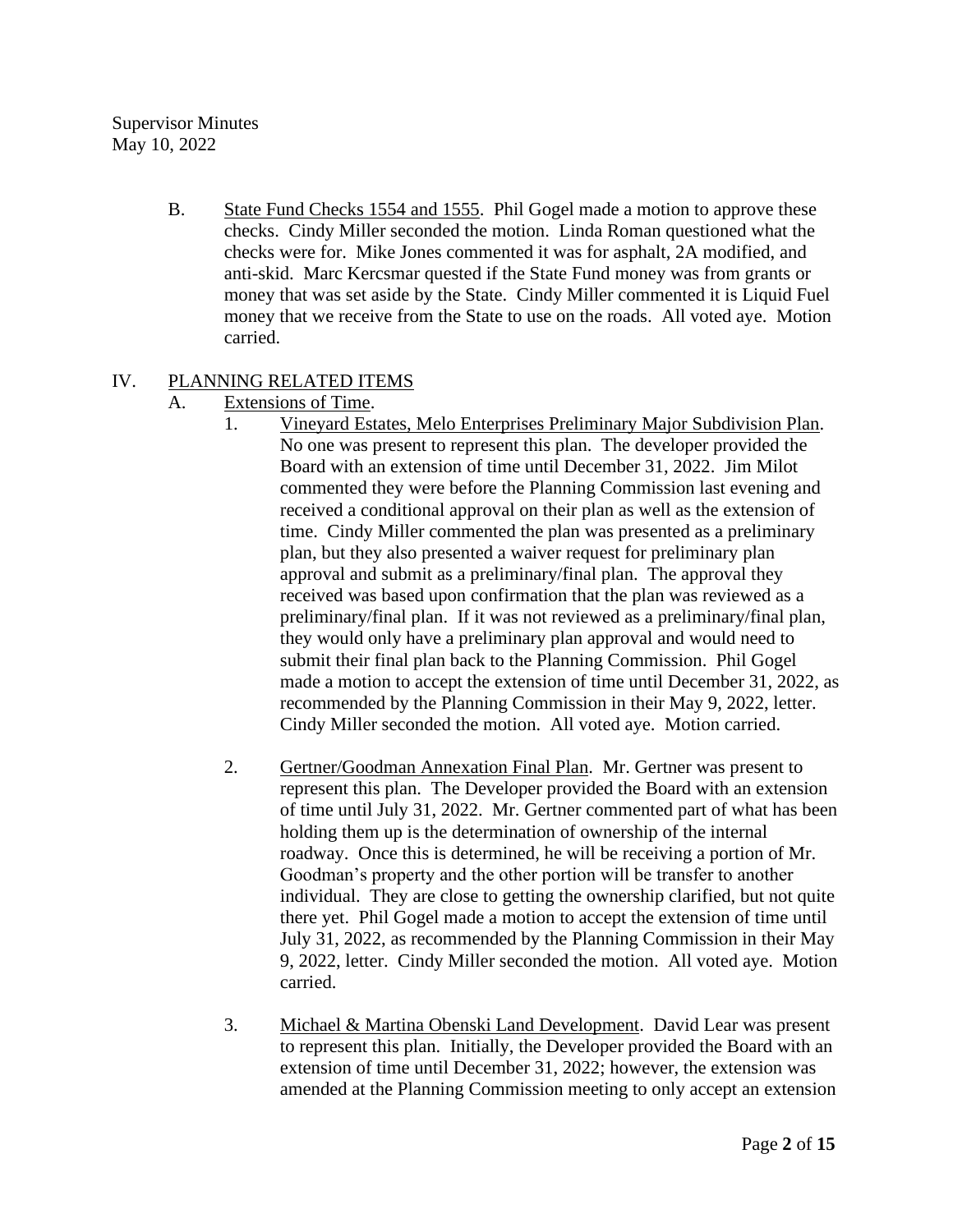of time until July 31, 2022, to force the owner to apply for the needed zoning relief. Once the zoning application is submitted, there would need to be more consideration to the extension of time, but the zoning needs to be taken care of first. Phil Gogel made a motion to accept the extension of time until July 31, 2022, as recommended by the Planning Commission in their May 9, 2022, letter. Cindy Miller seconded the motion. All voted aye. Motion carried.

- B. Release of Escrow—Hills at Greenock. The Developer has been moving forward with completing the project. For night now, they are requesting approval of Escrow Release #2 in the amount of \$3524 for the completed improvements. This request and the work have been inspected and approved by the Township Engineer as indicated in their May 4, 2022, letter. Phil Gogel made a motion to release \$3,524 to DLP Construction Management as stated in the May 4, 2022, letter from the Township Engineer. Jerry Pritchard seconded the motion. All voted aye. Motion carried.
- C. Greg Biege, Lot Consolidation Request. Mr. Biege currently has two parcels of property which he would like to combine into one and is requesting he be permitted to do this without going through the formal SALDO requirements. He is planning on building a new home and the location of the home would straddle the property line. The seven acre lot to the rear is land locked and the pole portion that he uses to access the property is a separate parcel.

Cindy Miller questioned why this wouldn't go through planning. Phil Gogel commented we have done this in the past when residents want to combine parcels.

Phil Gogel made a motion to grant the request by Mr. Biege to consolidate his lots without going through the planning process. Jerry Pritchard questioned why we wouldn't want to require an engineered drawing. Liz Amato commented when two lots are owned by the same owner and they want to combine their lots to improve a non-conformity, the Board has approved it. In this case, he would be eliminating a non-conforming lot by combining with his remaining lands. If there were different owners involved or they were trying to move a lot line, then they would need to go to Planning Cindy Miller seconded the motion since this was our past practice. All voted aye. Motion carried.

D. Engineer's Report. Jim Milot has nothing additional to report.

# V. DEPARTMENTAL/ORGANIZATIONAL REPORTS

A. Recreation Report. Sandy Hopkins reported there were two high school games at Bryfogle Field, one of which was a Senior Night game. The refreshment stand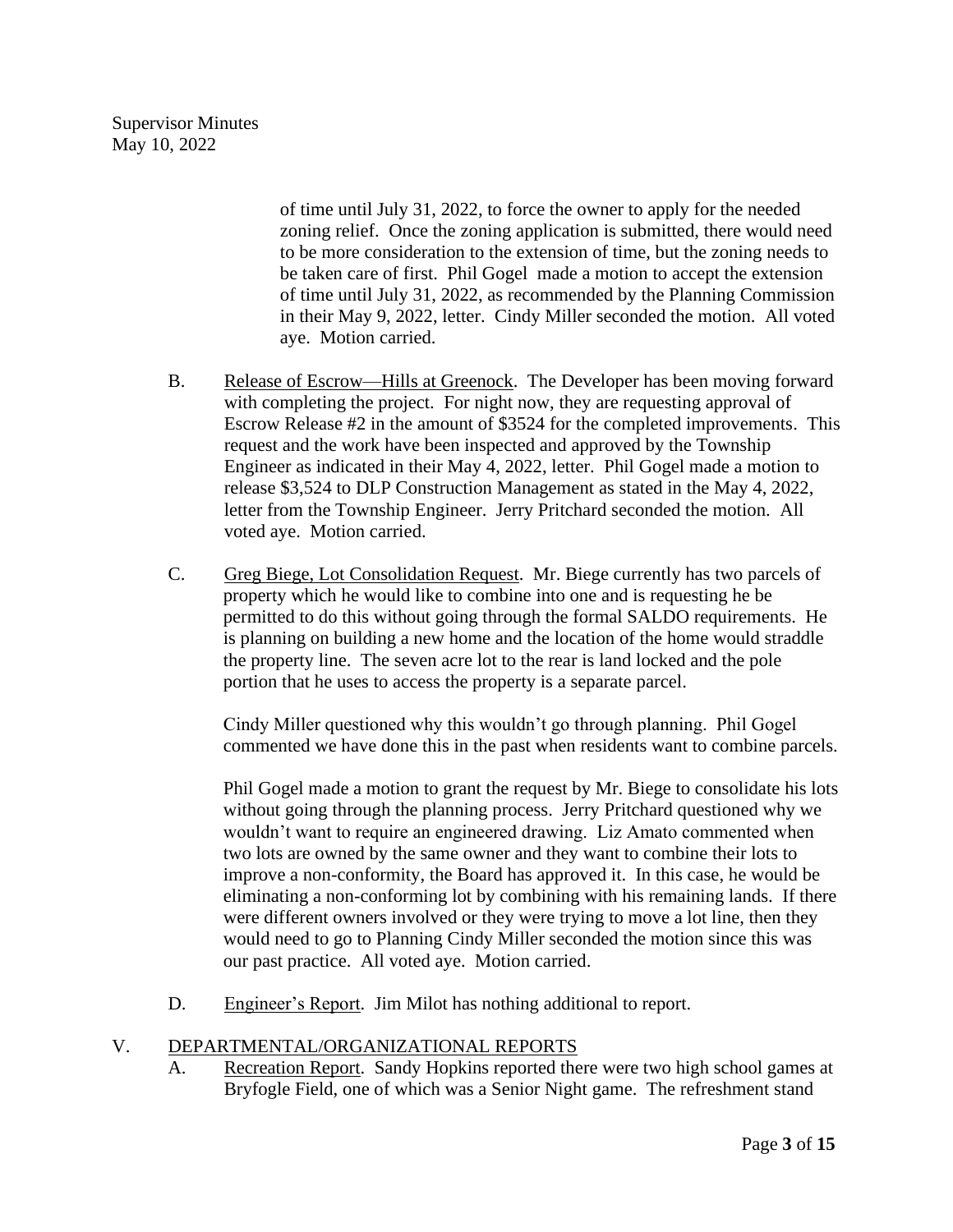was open for both games and there are plans to have the stand open for the Lehigh Township PTA Color Run which is going to be held on Saturday. Right now, there is one team that is considered to be a home team and will be playing there regularly. That team has also been supporting Frank Zamadics and taking care of the infield to their specifications. A men's softball team will be using the Danielsville Field on a regular basis.

Yoga was supposed to start back up in April, but then the weather got cold. Sandy Hopkins will have to check with the YMCA as to their plans to start back up.

The Lions Club has approved the costs for refurbishing the shed at Bryfogle Park and have already provided the funding to the Township.

B. Public Works Report. Frank Zamadics checked on the engine that was ordered for the truck. From what he understands, this was the last engine available through Ford at this time. There is no specific date as to when it will arrive.

The Crew has picked up the steel skin for the refurbishing of the shed at Bryfogle Park.

They also removed four dead Ash trees from the Danielsville Park, near the entrance along Walnut Drive. They were a hazard to the park.

1. Yard Waste Hours. The Board is considering extending the hours for the yard waste site to make it more accessible for residents. The Board agreed to extend the hours to 7AM to 6 PM, Monday through Friday and 6AM to 6PM on Saturday. The Police will be closing the site during the week and opening it on Saturday at the beginning and ending of their shifts. If there is a problem with contractors and non-residents utilizing the site, the Board will revisit the hours.

Phil Gogel made a motion to establish the hours of the yard waste site at 7 AM to 6 PM, Monday through Friday and 6AM to 6PM on Saturday. Jerry Pritchard seconded the motion. Cindy Miller asked for clarification for who will be opening and closing the site. Mike Jones commented the Road Department will open the gate during the week when they start at 7 AM and the Police Department will close it as 6 PM during the week. On a Saturday, the Police Department will open it as 6 AM and close it at 6 PM. All voted aye. Motion carried.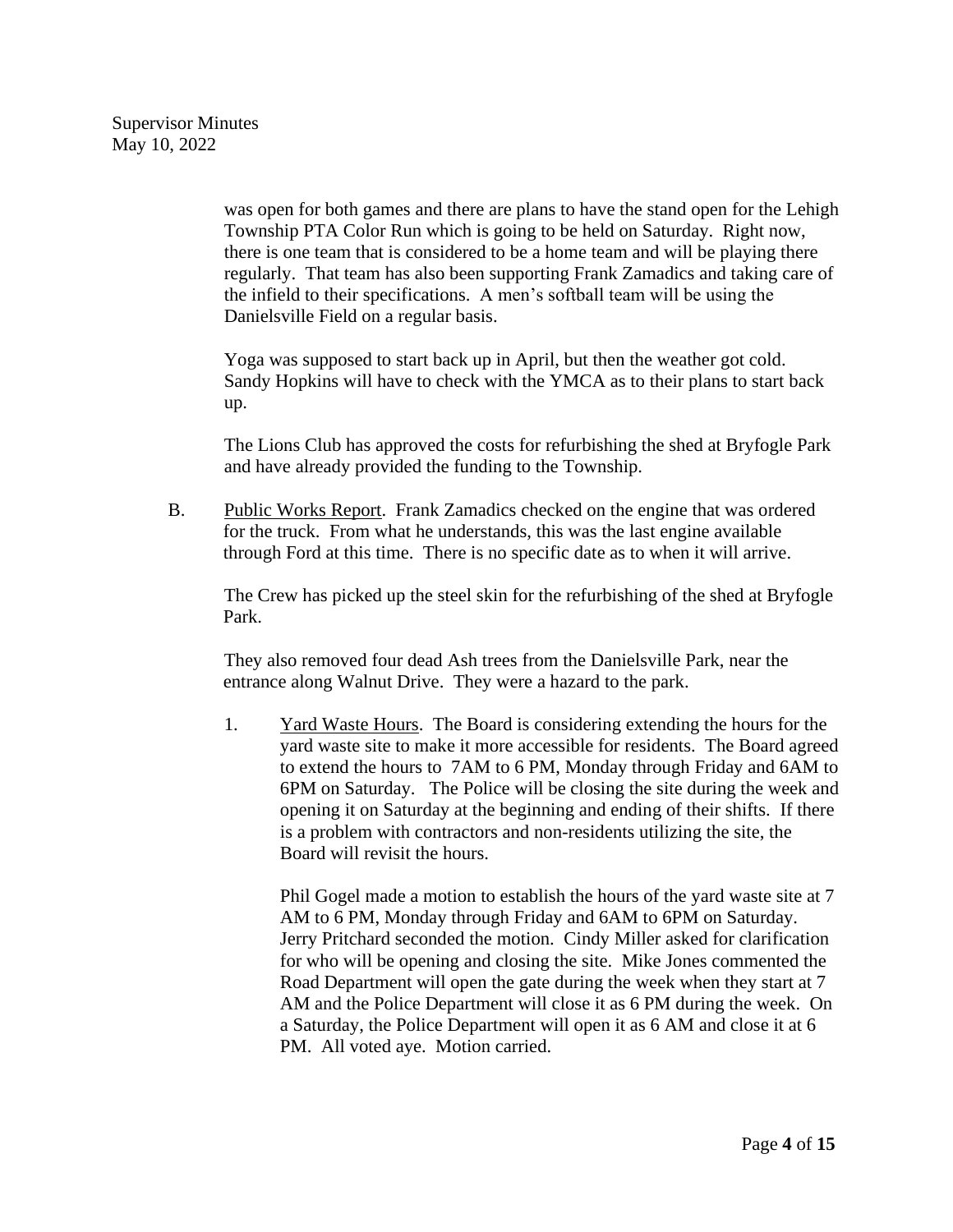Mike Jones commented he has received several calls regarding dead trees dropping branches on Alder Drive and that there are trees in danger of falling on the road. Frank Zamadics commented the Road Crew has picked up some branches from the road, but not recently. Most of the trees are on private property or the Walnutport Authority property. Recently, they had one come down on Olive Road and Cherryville Road. Jerry Pritchard noted there was one that came down on Birch as well.

Jerry Pritchard noted that Maple Drive is getting pretty bad from the trucks using it. Municipal Road by the stop sign is also sinking. Frank Zamadics commented he has been regularly checking Municipal. The pipes under the road are still in good condition. The road is compacting from the weight of the trucks.

Paul Nikisher commented as the ordinances are being redone, it may be worth considering that trees that are planted not be located within 20 feet of the roadway to help prevent trees from falling on the road and becoming unsightly as they grow and get into the overhead wires. Jerry Pritchard commented he doesn't believe that the government should be telling people where to plant their trees.

C. Zoning Report. Liz Amato reported the building permit are picking up which is typical for this time of year. There are no zoning hearings scheduled for May.

At the Planning Commission meeting last evening, they decided the recommendation for updating the solar ordinance would only be to increase the kilowatts on roof mounted systems from 18 kw to 30 kw. All other aspects of the ordinance would remain the same, including the ground mounted system which have a maximum square footage of 1,000 square feet for an accessory structure. Right now, the highest kilowatt roof mountain system that she has seen is 25 kw so there is some room increases in wattage as technology changes. She does not see very many ground mounted system and of the ones that she has issued permits for, they did not require a variance which is why they are proposing to not make changes to that section of the ordinance. If the Board agrees with the change, she will have a draft ordinance prepared for the next meeting so that authorization can be given to advertise the ordinance.

Adam Ash noted that solar panels are not the greatest thing for a roof. As an electrician, if he were doing solar, he would not want it on his roof and he would need more than 1,000 square feet to offset his electric bill because he has a 3,000 square foot house. A roof will last 15 to 20 years and it could be damaging to the roof. If he is going to invest in solar panels, he doesn't want it to be damaging to his home; he wants it to be an asset to his home. You are updating the regulations, but you are hamstringing the people who do not want to put them on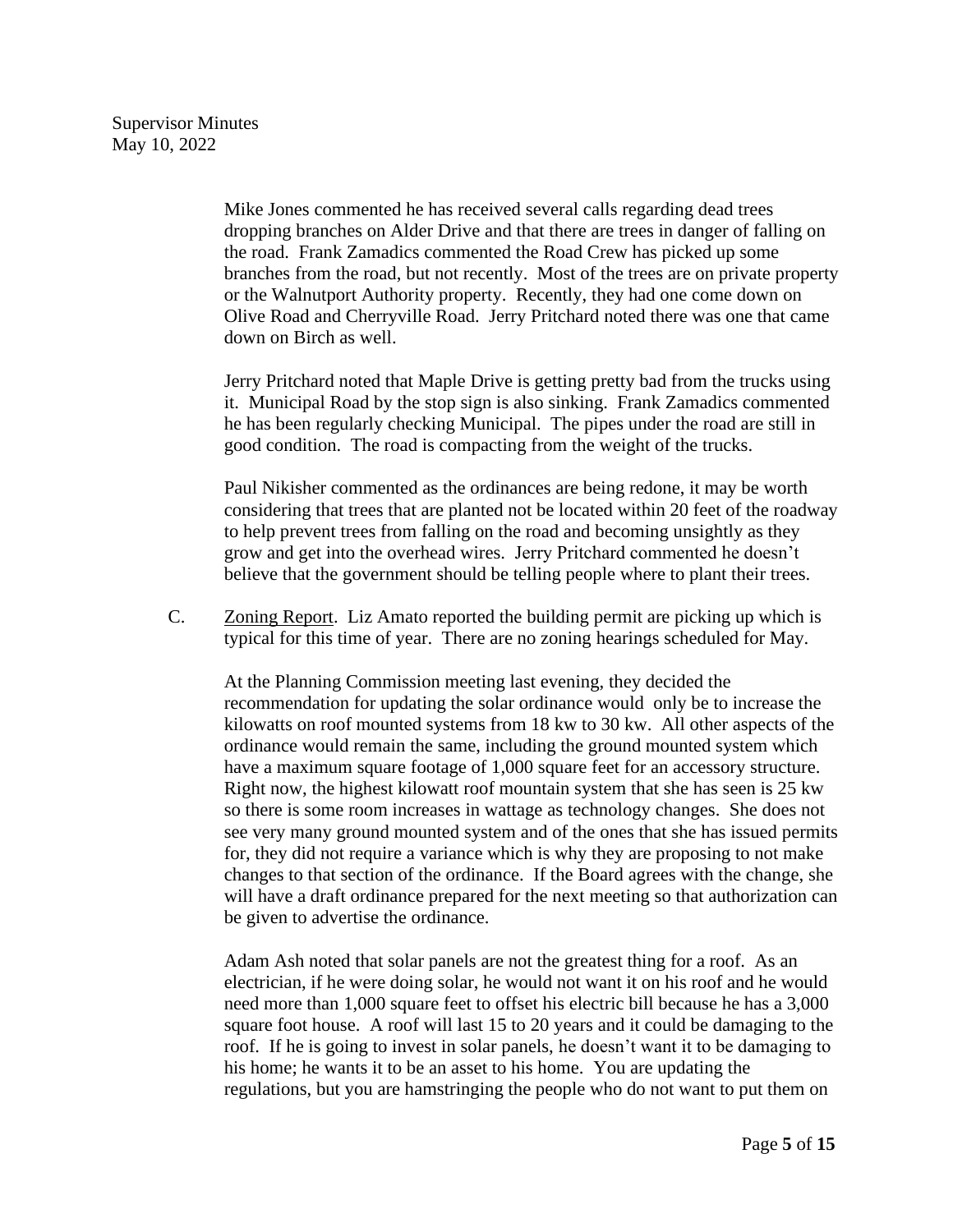their roof. Liz Amato commented she agrees, but there are only two or three ground mounts in the whole Township. Most people are putting the panels on their roof. Jim Milot commented most people want their yard space for other uses so they prefer to put the panels on the roof. Liz Amato commented the reason the Planning Commission didn't suggest changes to the ground mount system was because there were limited requests for them and variances haven't been needed. Mike Jones commented 1,000 square feet is larger than most roof areas. Liz Amato commented the roof area is regulated by the amount of kilowatts and the ground mounts are regulated by the square footage of the unit.

The Board agreed to just change the kilowatt requirement from 18 kw to 30 kw as recommended by the Planning Commission.

Liz Amato reported she was able to get in touch with the property owner on Route 145 by the old Speed Tech property. She will be trying to meet with him on Friday. He seems open to her coming down and walking around and trying to come up with some type of plan to get things cleaned up. She is not sure of the magnitude of what is there so it may be a long process.

Jerry Pritchard questioned what the status was of the property along Route 248 between Pennsville and Petersville. Liz Amato commented they have been issued the third round of citations. Every time he is cited, he says he is ready to clean it up, but he doesn't.

Liz Amato also noted that the Miller property is in the process of getting cleaned up; you can see there is progress being made. In addition, Mrs. Kern is in the process of getting her property cleaned up on North Cottonwood Road.

D. Police Report. Sergeant Henry did not have anything specific to report.

Linda Roman questioned if all the police vehicles are operational. Sergeant Henry commented all the vehicles are currently working. They are waiting for the upfitting on the last new vehicle to be completed.

## VI. OLD BUSINESS

A. Cherryville Intersection. Jim Milot reported there was a meeting with several PennDOT officials, the contractors, and his office. They finally received some direct answers from the PennDOT Permit Manager as to what they will accept. A portion of the concrete work needs to be redone by the contractor. The curbing slumped a little bit and two of the ramps will need to be replaced. One of them is due to slopes by the contractor. The other one is a combination of slopes and a field adjustment that was forced to be made because of a pipe that is scheduled to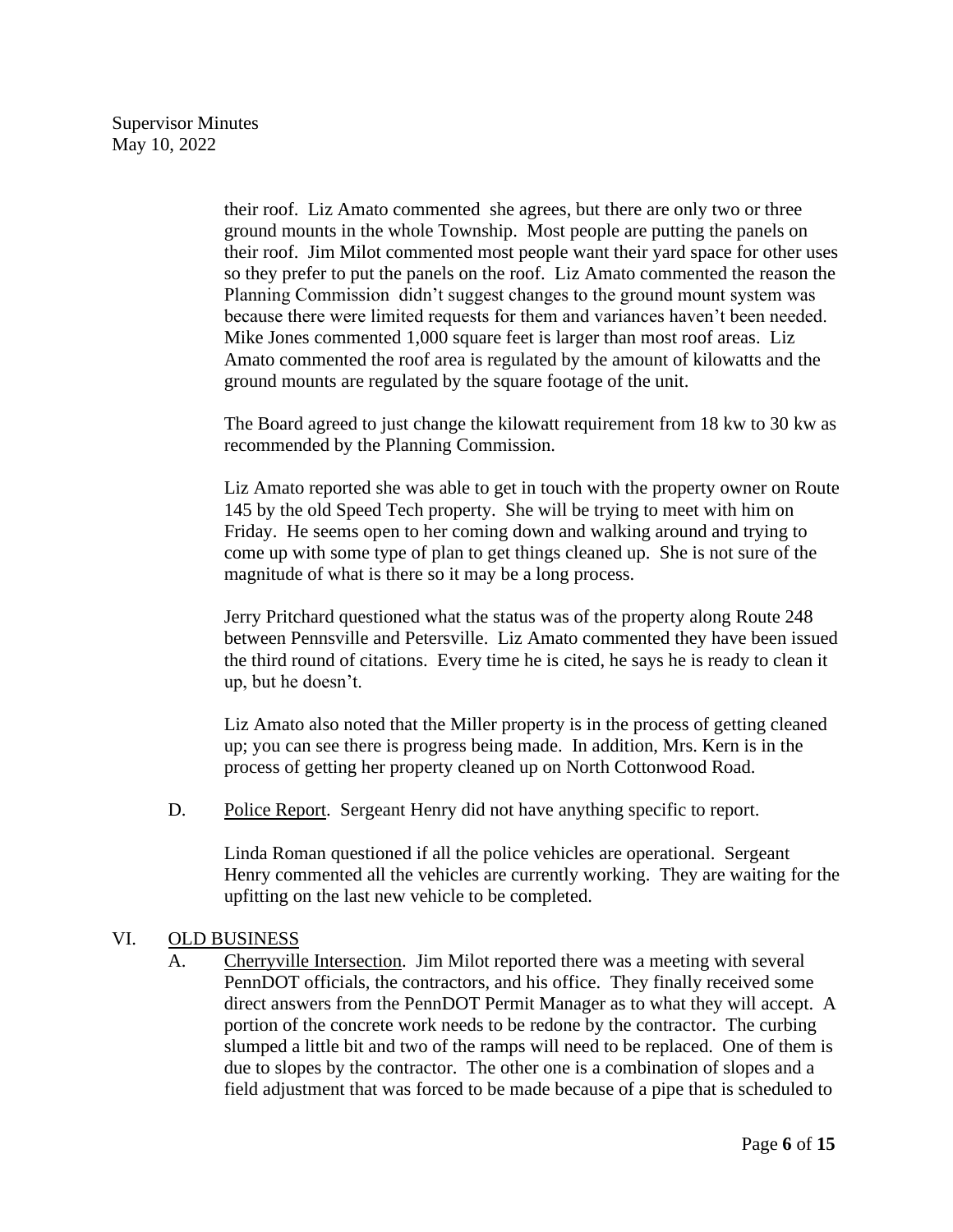be removed as part of the Turkey Hill project when they do the remaining three legs of the intersection. Since we had to do the work before they did, we couldn't abandon the pipe and they needed to shift the pedestrian push button pole on the existing Turkey Hill side down a little bit. Because of that, it made design and retrofit of the ramp more difficult as well as the tie in back to the property. They have a revised detail plan submitted to PennDOT and the contractor is waiting for that approval so they can do the final punch list items.

Cindy Miller questioned how long it will take the contractor to complete the items once everything is approved. Jim Milot commented the contractor should be able to get everything done in two weeks once they get the approval. He is hopeful they will be done by the end of June.

Cindy Miller commented it seems like Turkey Hill is moving forward. Jim Milot commented Melissa Maupin sent them a copy of their review because he had mentioned to her that he didn't know if they were moving forward. Jerry Pritchard questioned who Melisa Maupin was. Jim Milot commented she was the former Northampton County Permit Supervisor. PennDOT has made some adjustments to the way they run the department and now have three permit managers that each have two counties. The current Northampton County permit manager is Marah Haddad.

Paul Nikisher questioned if there is a start date for Turkey Hill. Jim Milot commented he does not know of one. They are still working through their planning and permitting. Paul Nikisher questioned if it looks like it may be this year. Jim Milot commented they were hopeful that it would be this construction season. Cindy Miller commented their project manager had indicated to her that they were hoping to start by April 18. Attorney Backenstoe commented he had provided Turkey Hill with draft copies of the improvements agreement, maintenance agreement, and BMP agreement three month ago, but he hasn't received a revised cost estimate or letter of credit from them. Jim Milot commented they are still going through the PennDOT permitting. Cindy Miller commented she believes they did finalize everything through the Conservation District and the NPDES permit.

- B. Maintenance Building. There were no updates on the grant application.
- C. Township Railroad Bed Property H2 19 1. Mr. and Mrs. Dotta were in attendance to continue the discussions of them possibly acquiring this railroad bed property from the Township. Mrs. Dotta was able to obtain a curbside appraisable for the property. The value that the realtor placed on the property was \$500, mostly because the property has a 15 foot to 20 foot drop from the roadway with a swale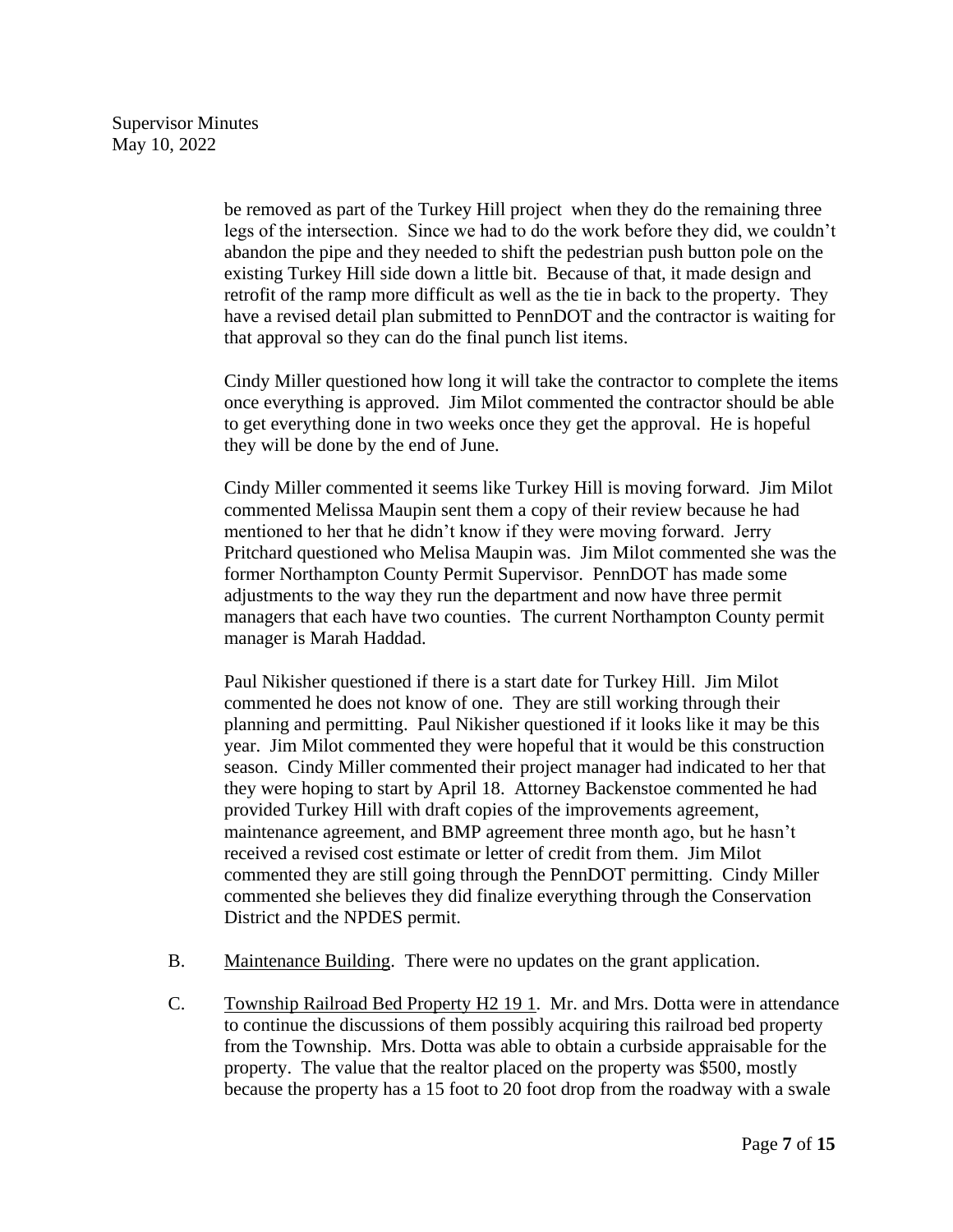that collects water because that is where the tunnel was that went under Oak Road. It is an unbuildable lot because of the railroad going under the roadway.

Cindy Miller commented there should have been comps included as part of the curbside appraisal. Mrs. Dotta noted that the realtor did show assessed values of other properties which were lower than this particular one. Jerry Pritchard questioned why this couldn't be considered since no one else came forward. Attorney Backenstoe commented if the value of something is in excess of \$6,000, then you must advertise it and put it out to bid. If the value is less than \$6,000, then you don't have to put a bid out. You can sell it to someone, but you must announce at a Township meeting your intent to sell it, but you cannot sell it for 30 days. This is per the Second Class Township Code. Cindy Miller commented her only concern with the curbside appraisal is that they didn't list any comps that were used to show how they came up with the value. Attorney Backenstoe commented if after the due diligence of obtaining an independent appraisal, the Board believes it is less than \$6,000, the Board can sell it to someone after giving 30 days' notice at a public building. The reason for doing this is so that if someone wants to offer the Board more money for the property, they can do so. That is the intent of the Second Class Township Code. After the days have passed, there could be a mini closing. He wouldn't recommending giving a special warrantee deed since the Township really doesn't know much about the property and it is deeded to the Lehigh Township Road Board, now known as the Lehigh Township Board of Supervisors. He would do a quick claim deed.

Michael Jones commented there was a comment made at the last meeting regarding the possibility of not being able to sell the property. Attorney Backenstoe commented often times when a Township receives a property from a railroad company there is a covenant which runs with the land which states that you can't sell it to anyone, that is must be used for public purposes. In this case, we have a copy of the deed and it does not state that, therefore, he does not believe there is that prohibition. The deed which lists this particular property also includes five other parcels. Phil Gogel questioned if the Township would have to subdivide this parcel out of the deed. Attorney Backenstoe commented the deed actually conveys multiple parcels which each have separate meets and bounds descriptions and separate tax parcel numbers so the Board is able to sell one of the parcels without going through a subdivision.

Jerry Pritchard questioned why the Board cannot reach an amount based upon the numbers from the County and the appraisal. Attorney Backenstoe commented the appraised value that the County has it set at is \$2,000; the assessed value is \$1,000 which is always 50 percent of the appraised value in Northampton County.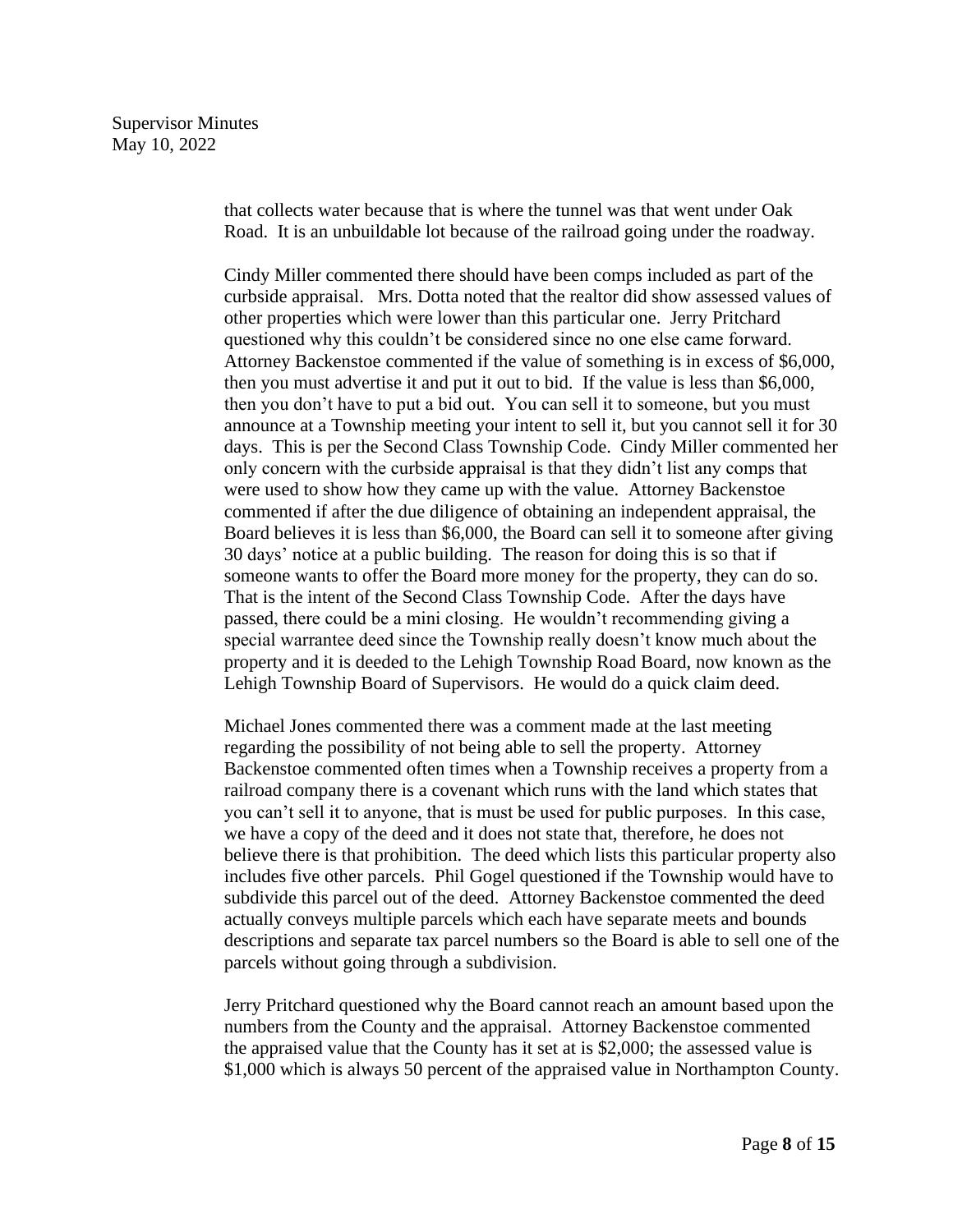This is the value in which you are taxed on. The \$500 is the curbside appraisal that was done by a real estate agent. The \$500 is what the realtor feels is fair market value for the property.

Mike Jones questioned if the Board agrees to accept a certain price for the property, can someone offer more money for the property? Attorney Backenstoe commented if they do it within the 30 days, yes. He believes the reason the process was written the way it was in the Second Class Township Code was because of the cost of advertising. It could potentially cost the Towship more money to advertise something for sale than what they would actually be getting paid for the item.

Linda Roman questioned how the Township acquired the railroad bed. Attorney Backenstoe commented in 1965 the Public Utility Commission filed a legal action against Southern Norfolk. As a result of that legal action, they entered several docket orders before the Public Utility Commission and actually conveyed title on behalf of Blue Ridge Farm Real Estate. Thereafter, Blue Ridge Real Estate sold it to the Township for \$1.

Marc Kercsmar questioned if the Board were to accept the offer of \$500, and someone was a nitwit and offered the Board \$550 within that 30 day period, would the Board have the right to accept whichever offer they want to? Attorney Backenstoe commented the Township as a taxing authority would have to take the \$550 or the higher offer. Mr. Kercsmar questioned of Mr. and Mrs. Dotta would have the option of offering more than the \$550. Attorney Backenstoe commented they would have that opportunity.

Mr. Dotta commented there must be 50 dead trees on this property. If they are not dead and standing, they are dead and leaning into the trees or have fallen onto their property. They have hit their fence, landed in their yard, and they have to keep cleaning them up. They don't want to keep cleaning up what they don't own.

Phil Gogel commented he does agree with Cindy Miller in that we really should have comps. He knows the railroad beds that sit down like this are nothing but mosquito traps and are horrible, but the Township still needs to do things to make sure it looks like the Township is doing the right thing. Mrs. Dotta commented she thinks it will be difficult to find comps because of the type of property. In 1965, her mom paid \$340 for the railroad bed that is on the other side of Oak Road. Cindy Miller commented the reason she mentioned comps was so that the Board would have something to compare the \$500 value to. If they are unable to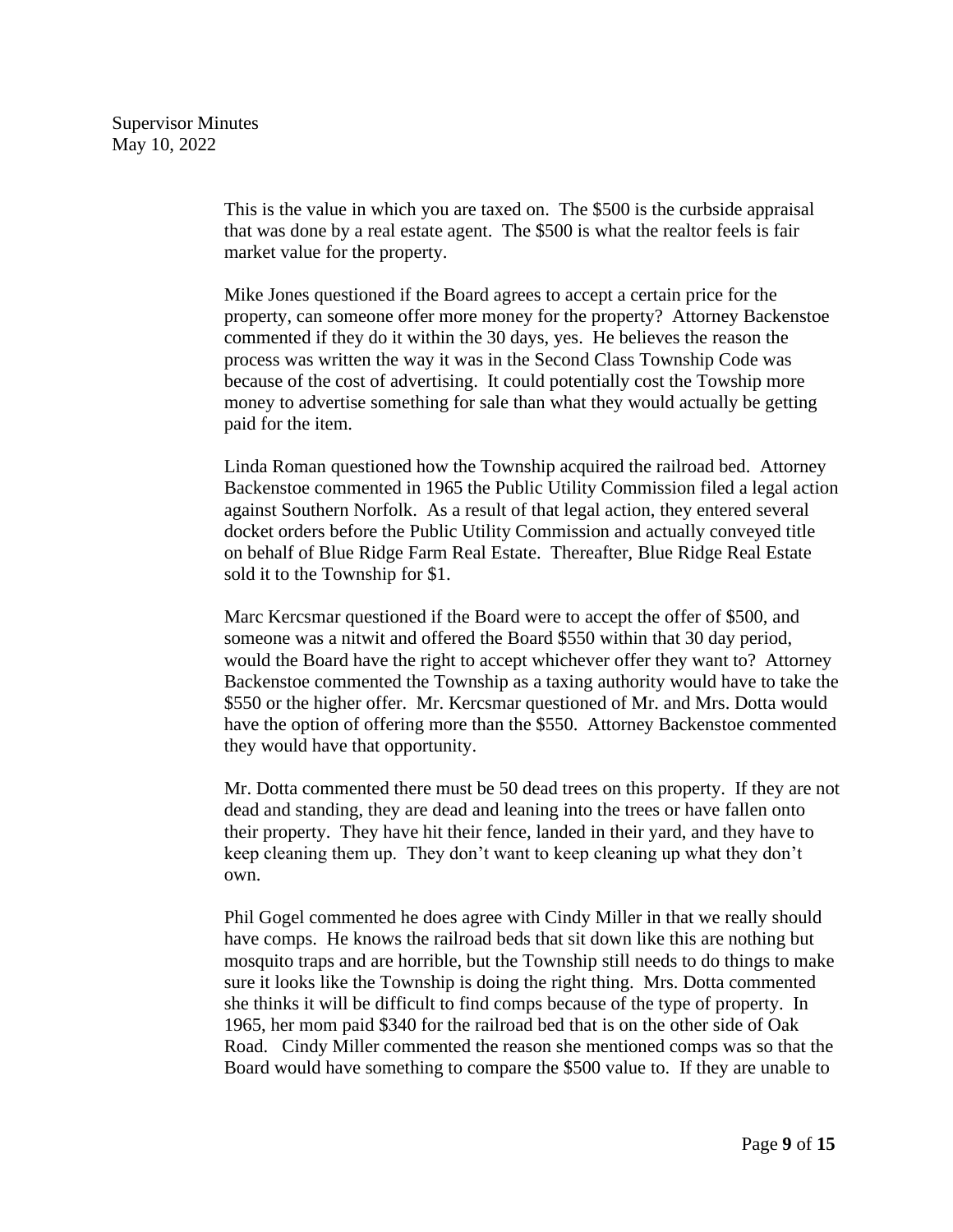obtain comps, then they should have noted that and explained how they got to the \$500 value. She doesn't feel a full blown appraisal is needed. Michele Dotta commented she believes that the real estate agent looked at the assessed values of other railroad beds when creating the price. Cindy Miller commented she is looking for the information they used as to how they arrived at the value.

D. Ordinance 2022-1, Amending Chapter 111, Peace and Good Order. This ordinance has been advertised as required and is now before the Board for approval. Phil Gogel made a motion that the Board does not adopt Ordinance 2022-1 because he believes there should be specific guidelines included for businesses. Jerry Pritchard seconded the motion. Adam Ash questioned what the new guidelines would be. Phil Gogel commented the new ordinance would have put a broad spectrum on the whole Township whether you are in Industrial, Commercial, or Residential. It put everything under one umbrella. There was a section in quotes which segregated out specific areas. It would send the decibels or noise levels back to reference zoning. As soon as they get done with zoning, it will be more specific, but for right now, the noise level criteria would be whatever they were approved for under Planning and Zoning for their specific zone. Adam Ash questioned how it would apply to a non-conforming use. Phil Gogel commented it would go back into zoning. When they retool our ordinances, they should address those specifically. It will simplify things if you are a commercial entity. For example, a business who runs all night long and is located in an industrial zoning district would have to shut their business down at 11 PM if they are bothering the neighbors. Mike Jones and Cindy Miller commented that is not how the ordinance is written. Mike Jones commented the ordinance states "no legitimate purpose". Normal operation of a business is a legitimate purpose. Jerry Pritchard commented Attorney Backenstoe had drafted language to address this. This language should have been included. Phil Gogel and Jerry Pritchard voted aye. Cindy Miller, David Hess, and Mike Jones were opposed. Motion did not carry.

Cindy Miller made a motion to adopt Ordinance 2022-1. David Hess seconded the motion. Jerry Pritchard questioned how the Board can say they are for business then vote down something that is business oriented. Mike Jones questioned how this would hurt a business. Phil Gogel noted it is a blanket over everything. Cindy Miller, David Hess, and Mike Jones voted aye. Phil Gogel and Jerry Pritchard were opposed. Motion carried.

## VII. NEW BUSINESS

A. Resolution 2022-14, Supporting the PA Commission for US Semiquencentinnial. This resolution was created and circulated by PSATS in anticipation of the County's upcoming  $250<sup>th</sup>$  anniversary. The resolution would show the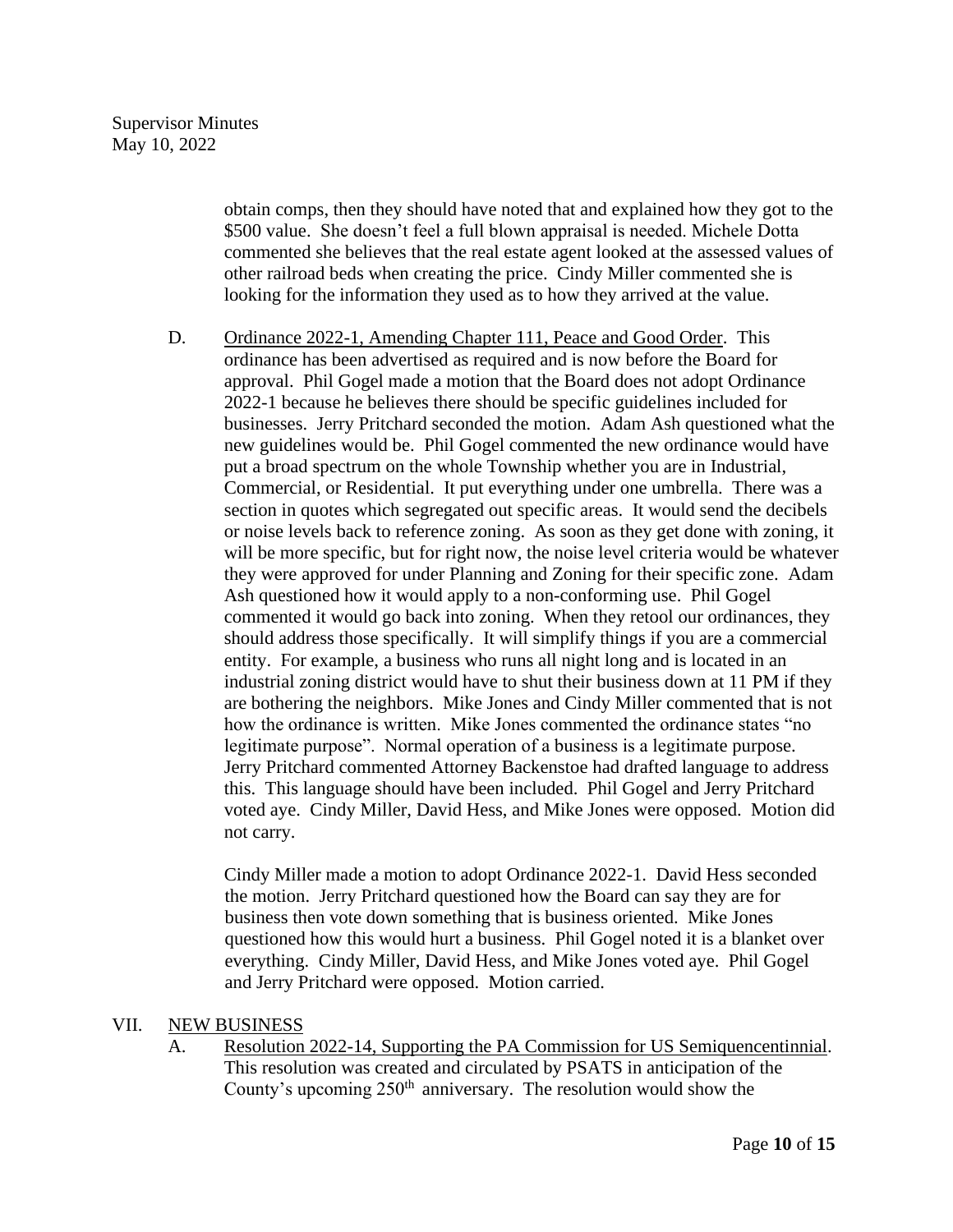Township's support of the 250<sup>th</sup> anniversary celebration. Cindy Miller noted it pertains to a lot of the history of the United States. A non-profit organization started this and is looking for support from all the municipalities across the Commonwealth to say, yes, they want to recognize the  $250<sup>th</sup>$  anniversary of the United States. Cindy Miller made a motion to adopt Resolution 2022-14. Phil Gogel seconded the motion. Adam Ash questioned what this would obligate the Township to. Cindy Miller commented there is no obligation. It is just showing the Township's support. All voted aye. Motion carried.

B. Manager's Report. Alice Rehrig reported Cindy Miller made her aware that the Lehigh Valley Chamber has a beautification grant available. It is a matching grant for a total of \$4,000, with \$2,000 coming from the Chamber and \$2,000 from the Township. It is geared towards tourism and improving down town areas. In reviewing the grant guidelines, it seems as though it could be used for obtaining a park identification sign for Delps Park. There were funds budgeted for the sign and this would be an opportunity to get the sign and have half of it paid for. The application is due by the end of the month. At this point, she is seeking authorization to apply for the grant funding. The final design and costs of the sign would be brought back to the Board for final approval if we were successful in obtaining the funding. She would also take this to the Recreation Board for additional discussion. David Hess made a motion to authorize Alice Rehrig to move forward with the grant application. Jerry Pritchard seconded the motion. All voted aye. Motion carried.

For the next meeting's agenda, Alice Rehrig is going to try to have a list of different projects for discussion by the Board and how to move them forward. There are two grant opportunities that will be opened up by the County over the summer and the Northampton County and Monroe County gaming grants should also be opening over the summer as well. The one County grant is a dollar for dollar matching grant up to \$50,000; the second County grant is an EMS grant which is a one dollar match for every two dollars of grant funding. The gaming grants do not require a match, although some type of match is encouraged. Phil Gogel questioned if the grants can be used for roads. Alice Rehrig commented she has never seen the grant funds go towards general road maintenance. Typically, they are used for a specific capital project.

The Comp Plan workshop will be held on Wednesday, May 18, at 6 PM at the Fire Company. There have been approximately 250 notices mailed out. The Planning Commission was also notified about the meeting. Cindy Miller noted only three of the Planners will be able to make the meeting because of conflicts. Jerry Pritchard questioned if we will be able to finalize the comp plan at this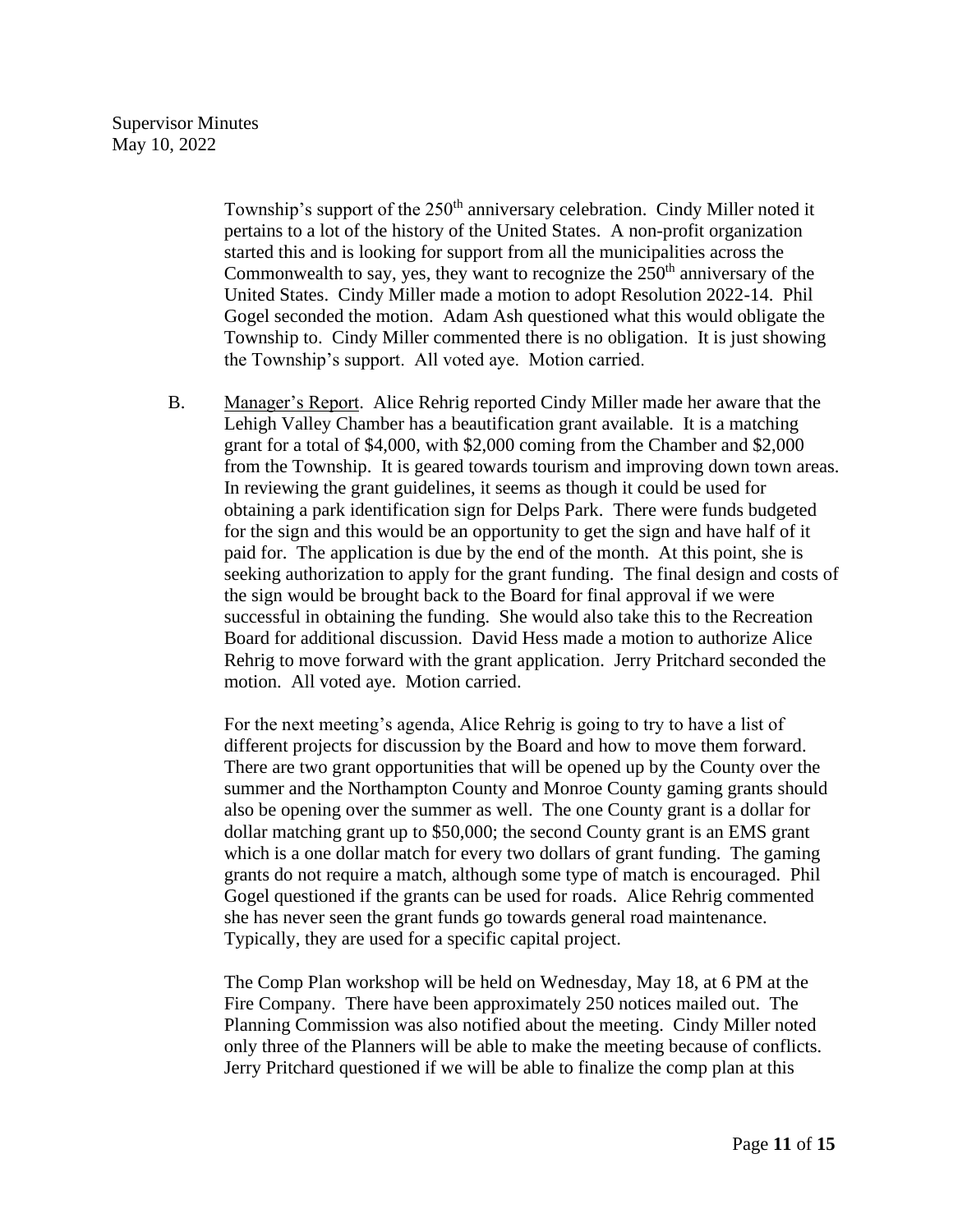meeting. Phil Gogel commented he believes there should be guidelines set up. Cindy Miller commented this is a review and she wants to hear from all of the residents who have been notified and what their comments are.

C. Solicitor's Report. Attorney Backenstoe did not have anything additional to report.

Jerry Pritchard questioned where things were at with the Karafam appeal. Attorney Backenstoe commented as authorized in Executive Session, he has spoken with their attorney about developing certain conditions. He has not heard back from them yet.

VIII. PUBLIC COMMENT. Bob Leasburg questioned what happened with Lorah's meeting. He had emailed Mike Jones and Cindy Miller, came to multiple meetings, and no one knew anything. He didn't receive an email and it wasn't posted on their property. Jerry Pritchard commented no one came to the meeting. Mr. Leasburg questioned how are people supposed to know when the meeting is if they are not notified. Mike Jones commented the property was posted and he did email him with the date of the meeting. Kristen Soldridge commented the property was posted between the roadway and the track. Mr. Leasburg commented he drives by there several times a day and did not see a sign, nor did any of the other neighbors. Mr. Leasburg spoke with someone who just moved here eight months ago. He told him he loves living on Cypress Road, but what a pain it is when Lorah's have events. So, he told him there would be a meeting and he would let him know. When he didn't hear anything, he looked at the minutes and learned the meeting was held and no one was here. None of them were aware what was going on. Cindy Miller commented the Board is not the ones who send out notices. The notices are sent out by the staff. Alice Rehrig commented the adjacent property owners were notified. According to the file, there were 12 letters sent out to the adjoining property owners. It was also advertised in the Home News on March  $3<sup>rd</sup>$  and  $10<sup>th</sup>$ . Jerry Pritchard questioned what the radius was that the Township was obligated to send notices to. Attorney Backenstoe commented the ordinance requires the adjoining property owners to be notified, the property posted, and the meeting advertised twice in the paper. Mr. Leasburg commented in reading the minutes, it appears as through Mr. Lorah has carte blanche to do what he wants. He could do auctions, junk car races, tractor pulls, whatever they want, every weekend.

Katherine Mack commented she understands Mr. Lorah is located in a General Commercial area, but she also mentioned she knew people were upset about the events, the Board also knew people were upset about the events. It was mentioned at several meetings. Because this was a conditional use, it went before the Board of Supervisors rather than the Zoning Hearing Board. She was out of the country when the hearing took place, but told the Board how disappointed she was that they did not place conditions on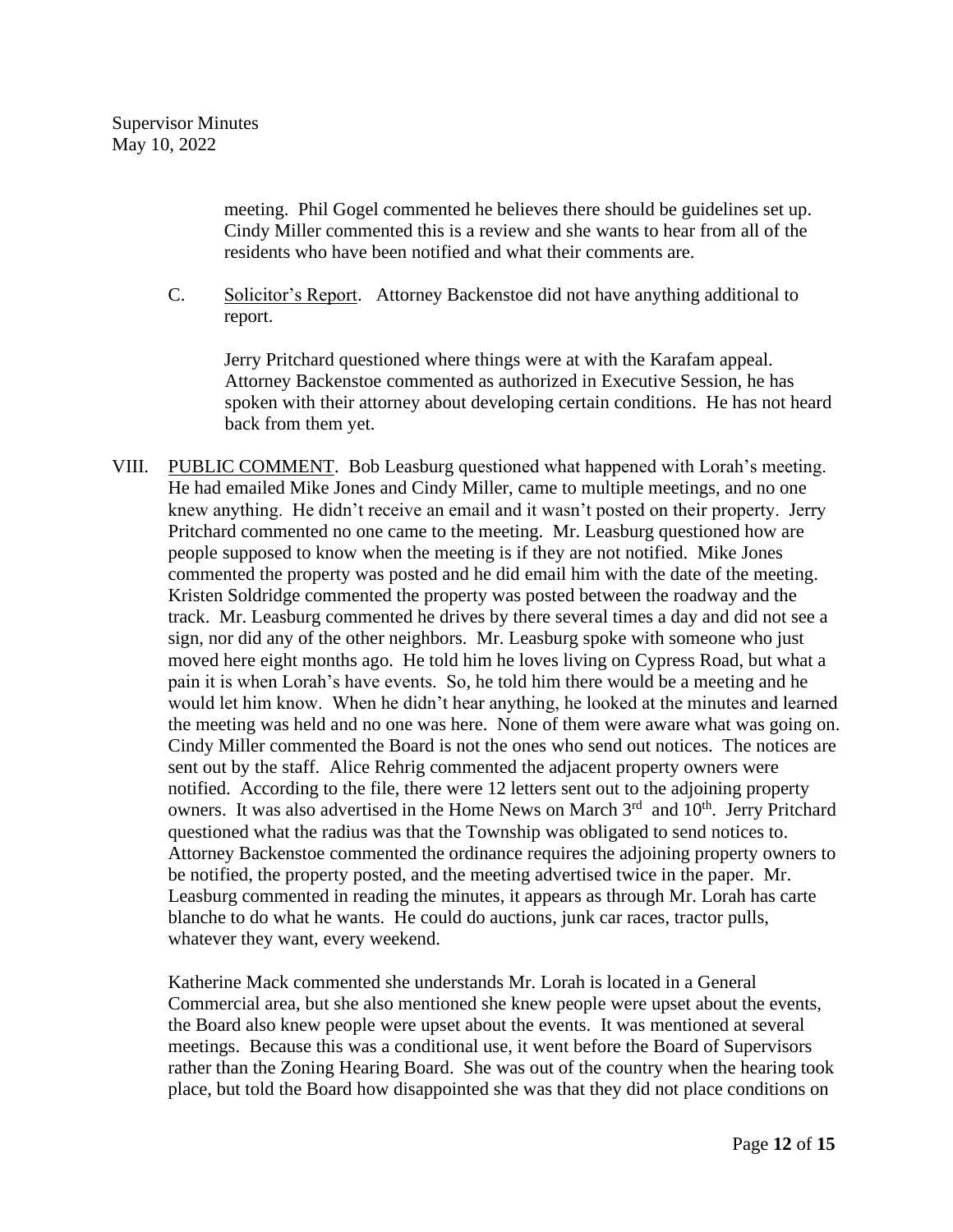Mr. Lorah's activities because they knew there were people who were upset. There were people who live away from the area, Sandy Hopkins, who can hear the noise and she is no where near the site. Mr. Leasburg commented there is also the dirt, the smell of fuel. Katherine Mack commented you do not need to have objectors present at the meeting to set reasonable conditions. Reasonable conditions could have been time of day, number of events, types of events. All of these conditions could have been set. Mr. Lorah could have had his tractor pulls and at the same time, the neighbors could have had peace and quite on certain weekends of the month. Mr. Leasburg commented that was his concern. When it started out at three events, he didn't care, but not every weekend. That is not okay. Katherine Mack commented the reason the majority of the Board didn't place conditions was because there were no objectors.

Kristin Soldridge commented that was not the reason. The attorney that was here has studied agricultural law in Pennsylvania for over 20 years. You can't say that what the attorney stated was incorrect when you don't know the law. The State trumps Lehigh Township when it comes to agricultural laws. Katherine Mack commented it is agritourism which includes hay rides, corn mazes, and those types of things are part of agritourism. You can see it listed in the Pennsylvania Department of Agriculture's activities that they put out about this. Tractor pulls and junk yard races are done at fairgrounds. Mr. Lorah had tractor pulls; he was granted a number of them, but he went over and above which caused problems in the neighborhood. Zoning is to protect people in the neighborhood. It protects individuals from having businesses right next to their house which is inappropriate or not allowed. It also protects Mr. Lorah in that he can have certain types of activities. He is in the agricultural industry and located in the General Commercial Zone. There are limits sometimes that make it more reasonable for everyone in the Township to live in a peaceful organized manner.

Linda Roman commented she can relate to this. She used to live in Lehighton and could hear the races going until midnight. It's fine to do these things, but there needs to be a time frame when there is quiet time as well.

Phil Gogel commented the time frame was set at 11:00 p.m. He was one of the Board members who said okay. He based his decision on past practice, being in the General Commercial area, the amount of surrounding area that is General Commercial and many other factors. Bob Leasburg commented that is easy to say when you don't live by it and your road is being turned into a dirt road with all the crap that gets tracked onto it. Once in a while wouldn't be bad, but every weekend is too much. When the type of events and scope of events were allowed a few years ago, he also used that as a basis for his decision. He doesn't want to allow someone to do something then say you cannot do it. If it was already allowed, a precedence was set. They may have been able to curtail the number of events, but when someone is in General Commercial and Industrial, he doesn't agree with having to shut machines down at a certain time. There was a time frame set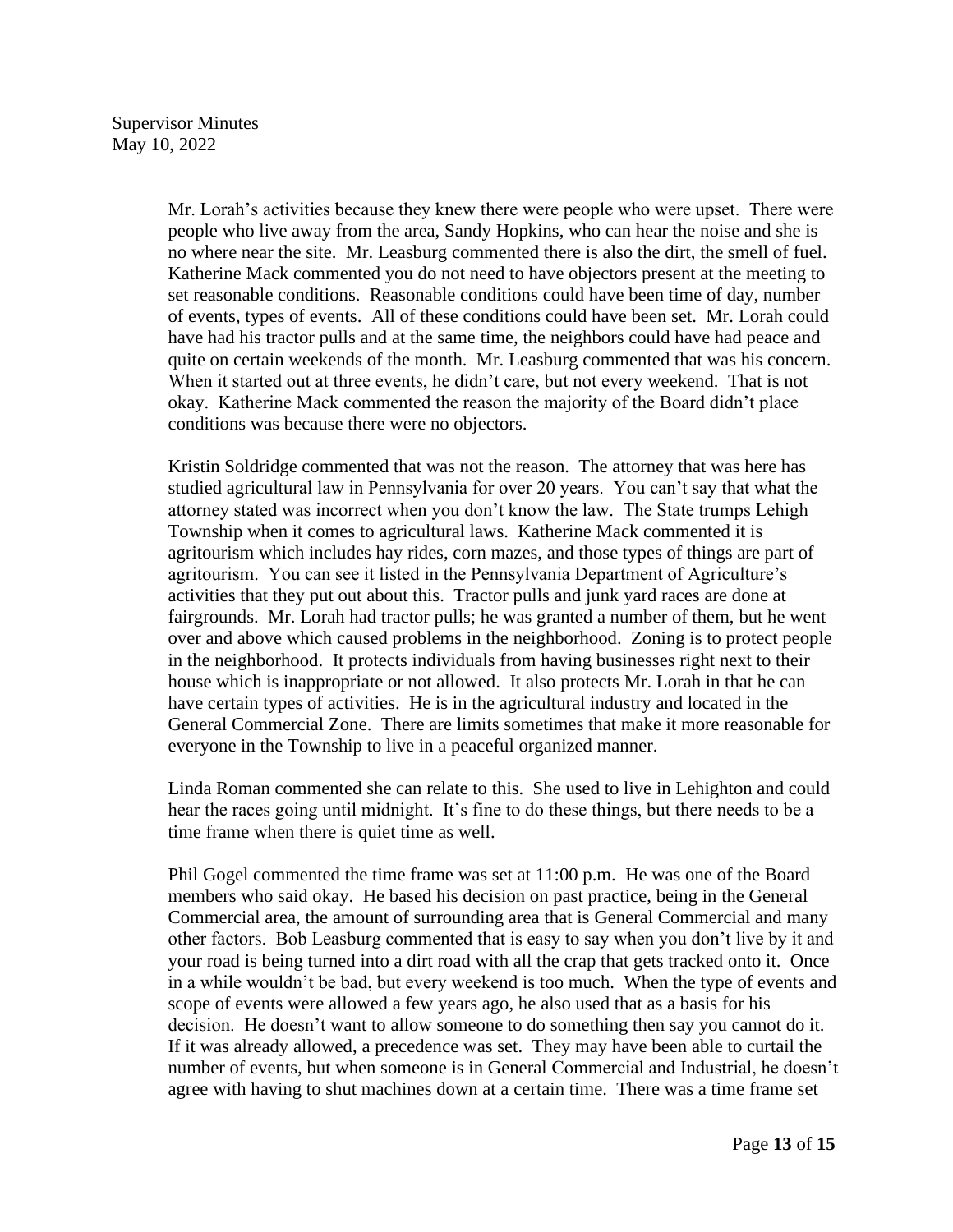on the events. He didn't want to pigeon hole him into the number of events due to creating hardship for lack of funds to run the farm. Fertilizer prices went from \$350 per ton to \$1,500 per ton and the diesel prices. You can't run the tractor through the field without burning up \$1,000. As expenditures go up and we want to keep our agricultural nature, we have to allow them to be able to make money. If they are farming, the margins are slim.

Kristen Soldridge commented the farm has a street cleaner. They go out after the events and when they plant the fields. They don't clean the roads each time they cross the road, because they would lose too much time. The events are not held every weekend and are posted. If an event is rained out, they do not make it up. You can't pigeon hole them into a certain amount of events because they don't control the weather. They have had to stop events because there were rain delays and they were not going to be done by 11 PM because people will call and complain about the noise. They make sure they are done by 11 PM. This year they have been starting their events earlier to make sure they are done by 11 PM. She lives in Danielsville and on a clear night, she can hear the train. No matter where you live, you will hear noise. Mr. Leasburg commented the noise is not the biggest issue. It's the danger of the people coming to the events and speeding down the road. Kristin Soldridge commented they are not able to control what people do. They place cones in the road, have the Lions Club telling people to slow down. If they don't listen, what are they supposed to do. The Police have been there and do the best they can; the Fire Company is there and does the best they can do. They have put every safety measure they can think of in place to make sure no one gets hurt. They have done everything that they were required to do.

Marc Kerscmar commented he thinks it says a lot about the Township for Liz Amato to reach out to a property owner and work with them to resolve an issue. He also noted a Veterans Memorial was mentioned in the past. It may be something to shoot for to unveil the memorial around the time of the  $250<sup>th</sup>$  anniversary.

Phil Gogel commented with regard to the memorial for Mike McGonigle and a Veterans Memorial, Kim McGonigle has been speaking with Tom Szoke and there will be a meeting this Saturday at 2 PM at St. Nick's church. They will be talking to Father Sedar to look for an area and go about a design. Mike Jones questioned if it is a memorial for Mike McGonigle or a Veterans Memorial because he knows Tom Szoke was talking to the Legion. Phil Gogel commented he knows Kim McGonigle has been talking to Tom Szoke so there maybe multiple discussions taking place. Kim McGonigle reached out to Tom Szoke; they may be looking to tie things together and then the Township wouldn't be involved. Jerry Pritchard commented he thought they were looking at Bryfogle or somewhere on a main road. Phil Gogel commented that if it is on Township property, it becomes a public issue. Cindy Miller commented if it is a Veterans Memorial for all of the Township, the Township should be involved. Katherine Mack commented she spoke